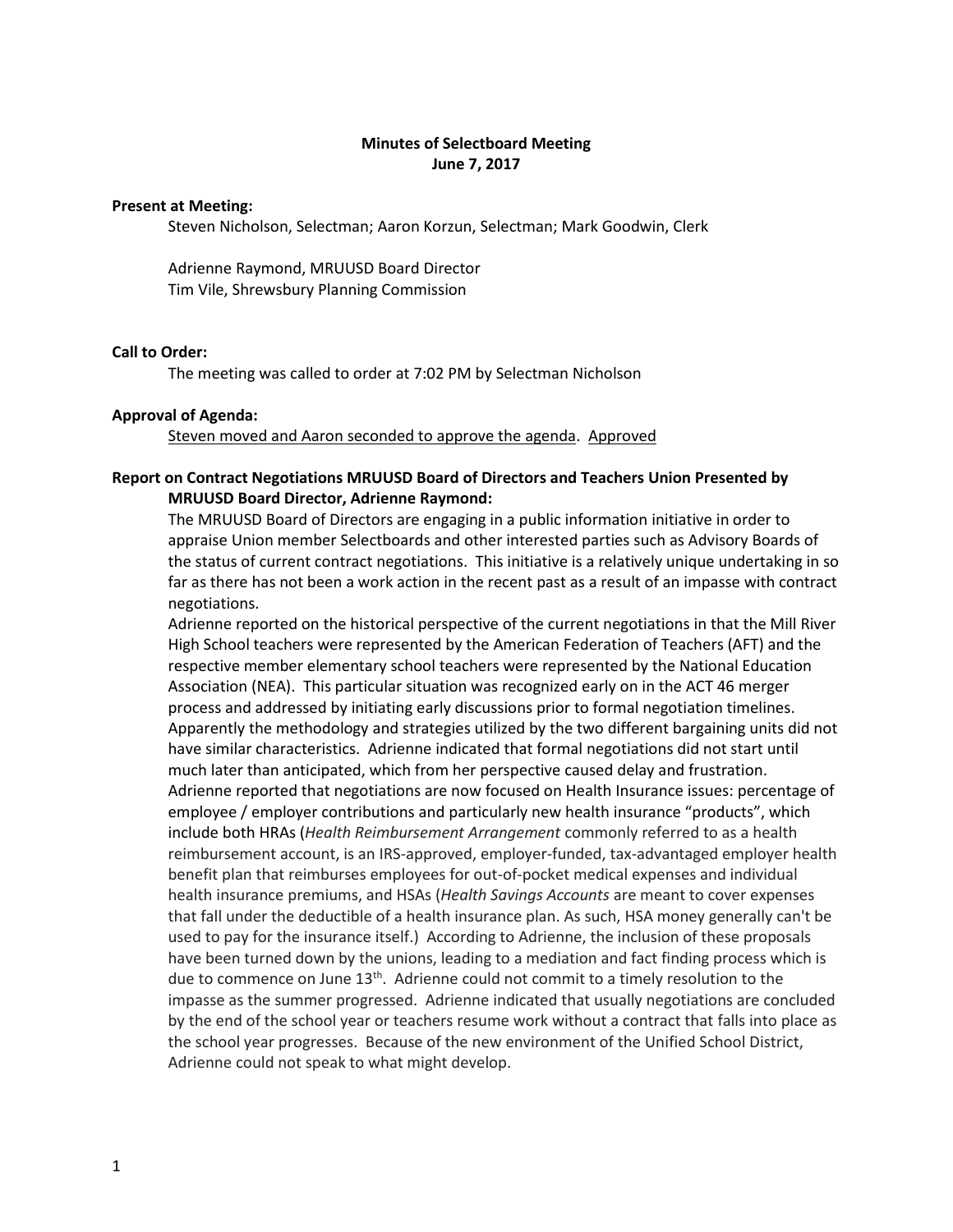**New Business:** *(Because the Road Commissioner was unable to attend, the Action on the Unified Regulations item was moved to later in the proceedings to allow for inclusion of interested parties who might attend at the warned time for the action.)*

### **Permit to Work in the Right of Way:**

The Road Commissioner forwarded an application for Work in the Right of Way from Francis Wyatt to accompany a Building Permit he received for construction on Button Hill Rd. The application consisted of two parts: 1) a Curb Cut for access to the property and 2) for the underground installation of electrical and telecommunications cabling under Button Hill Road from the pole located across the road from the property.

Aaron moved and Steven seconded to approve the "Curb Cut" part of the application. Discussion: The Applicant must follow the conditions as specified by the Road Commissioner. Steven was hesitant to approve the cable installation without a record of permission from the property owner (Berryhill), which Steven indicated is statutorily required. The cable installation aspect of the application was tabled until next Selectboard meeting so that Steven could research the requirement for documented permission from the adjacent property owner. Curb Cut approved with conditions.

#### **Gaynor Road:**

Adrienne requested that the Selectboard notify Rocky Lucian to police the construction area along Gaynor Rd that he has been utilizing for constructing access to his property.

#### **Excess Weight Permit:**

Aaron moved and Steven Seconded to approve the Excess Weight Permit for Jeffrey Bridge Excavating. Discussion: all necessary documentation was submitted. Approved

#### **Unified Zoning and Subdivision Regulations:**

Steven moved and Aaron seconded to adopt the Unified Zoning and Subdivision Regulations. Discussion: Steven indicated that his questions had either been addressed by modification within the document or explained to his satisfaction, although not necessarily to his agreement. Steven inquired about other submitted questions / concerns and if they had been addressed. Tim Vile indicated that they had. Approved for adoption

## **Affirmation of Delta Dental Insurance for Road Crew:**

Steven moved and Aaron seconded to affirm for the record the inclusion of Delta Dental Insurance for the Road Crew. Approved

#### **Open to the Public:**

No members of the Public present at this time.

#### **Dog Licenses:**

Pursuant to 20 V.S.A. § 3590(a) a list of those dogs that are not licensed was delivered to the Selectbaord. Discussion of unlicensed animals will be continued at the next Selectboard meeting.